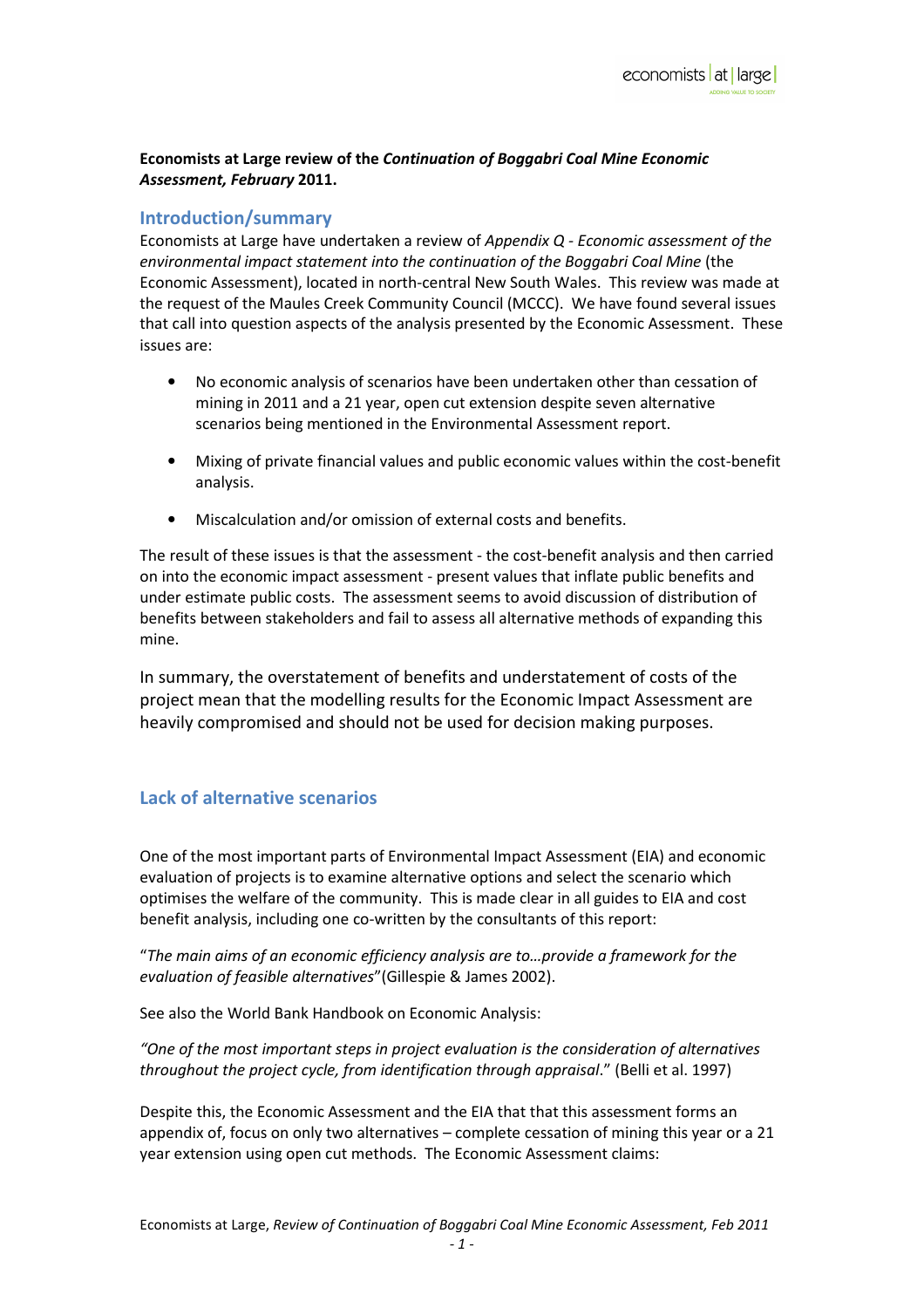Boggabri Coal's alternatives for the mining of coal are essentially limited to different scales, designs, technologies, processes, modes of transport, timing, impact mitigation measures, etc. However these alternatives could be considered to be variants of the preferred proposal rather than distinct alternatives. (p6)

But on pages 42 to 45 of the Continuation of Boggabri Coal Mine Environmental Assessment by Hansen and Bailey, seven alternatives are mentioned, including an underground mining option (option 6). As noted by the MCCC, these options have never been subjected to proper benefit-cost analysis, allowing them to be compared to each other and to the presented option. The alternatives have been dismissed as technically and economically feasible, but not desirable – from the perspective of the project proponent.

While the consultant's brief for the Economic Assessment was, no doubt, only to compare the two options, proper economic analysis would have compared several options using costbenefit analysis from the perspective of broad net social impact. As the consultant's coauthored guidelines to economic analysis also state:

The main aim of an economic evaluation is to provide information that will assist decision makers make efficient use of available resources to maximise the well-being or welfare of the community. (Gillespie & James 2002)

It is feasible that other options may produce a smaller return for the operators but a larger overall return to the community due to a better mix of values.

Mixing of private, financial values and public, economic values within the cost-benefit analysis.

#### Private, financial assessment

Many items included in the benefit-cost analysis mix financial analysis with economic analysis. Financial analysis should focus on dollar values and the profitability of a project to those operating it, while economic analysis should look at the costs and benefits to the society the project will impact upon, in this case primarily the state of NSW and local communities.

The following items from the Economic Assessment should be included in the financial analysis of the project:

- Opportunity cost of capital
- Capital expenditure
- Operating expenditure
- Decommissioning costs
- Avoided decommissioning costs
- Revenue (sale value of coal)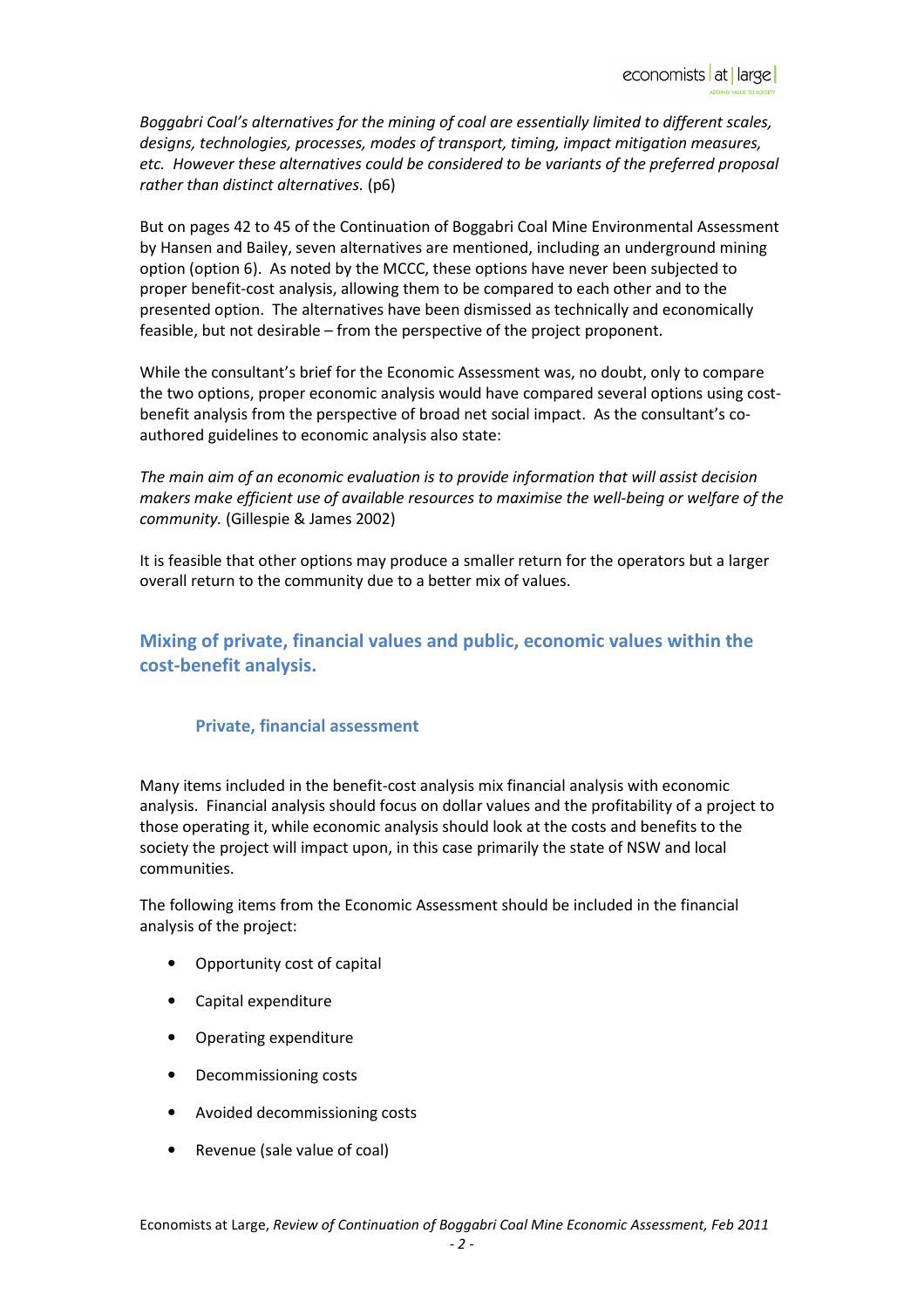These values, less the royalties owed to the state of NSW and tax paid represent the economic rents – profit – that the proponent is expecting to gain.

### Table 1. Summary of the financial costs & benefits

(From Economic Assessment and Economists at Large analysis)

| Costs                       |                 |                 |
|-----------------------------|-----------------|-----------------|
| Opportunity cost of mine    |                 |                 |
| land                        | \$5,000,000     |                 |
|                             |                 |                 |
| Opportunity cost of capital | \$7,000,000     |                 |
| Capital costs               | \$778,000,000   |                 |
|                             |                 |                 |
| <b>Operating costs</b>      | \$3,328,000,000 |                 |
| Decommissioning costs       | \$11,000,000    |                 |
|                             |                 |                 |
| Royalties                   | \$625,566,633   |                 |
| <b>Total costs</b>          |                 | \$4,754,566,633 |
|                             |                 |                 |
| <b>Benefits</b>             |                 |                 |
| Avoided decommissioning     |                 |                 |
| costs                       | \$46,000,000    |                 |
|                             |                 |                 |
| Revenue                     | \$5,343,000,000 |                 |
|                             |                 |                 |
| Residual value of capital   | \$8,000,000     |                 |
| <b>Total benefits</b>       |                 | \$5,397,000,000 |
|                             |                 |                 |
| Net private benefits to     |                 |                 |
| operators                   |                 | \$642,433,367   |
|                             |                 |                 |

We see in Table 1 that the expected profit to the operators of this project will be around \$642M discounted at 7% over the life of the project. Note that the royalty figures here are based on the DPI NSW website figures of 8.2% royalties for open cut coal, at the proponent's suggested price of \$94/tonne. The royalty figures here are also discounted at 7% over the life of the project – why they were not discounted in the Economic Assessment (p8) is not clear, and another example of public benefits being overstated while public costs are minimised.

#### Other issues – capacity

 $\overline{a}$ 

The modelling may overstate the case of the mine as it is based on "peak production levels…and peak employment levels" (p.21). As reported on page 6, the current operations are up to 5 Mtpa, however the Idemitsu Australia website reports that only 1.55 Mt were exported in 20091, indicating that the mine doesn't currently operate at full capacity -

<sup>&</sup>lt;sup>1</sup> http://www.idemitsu.com.au/Operations/Boggabri\_Coal/Overview - Ownership.aspx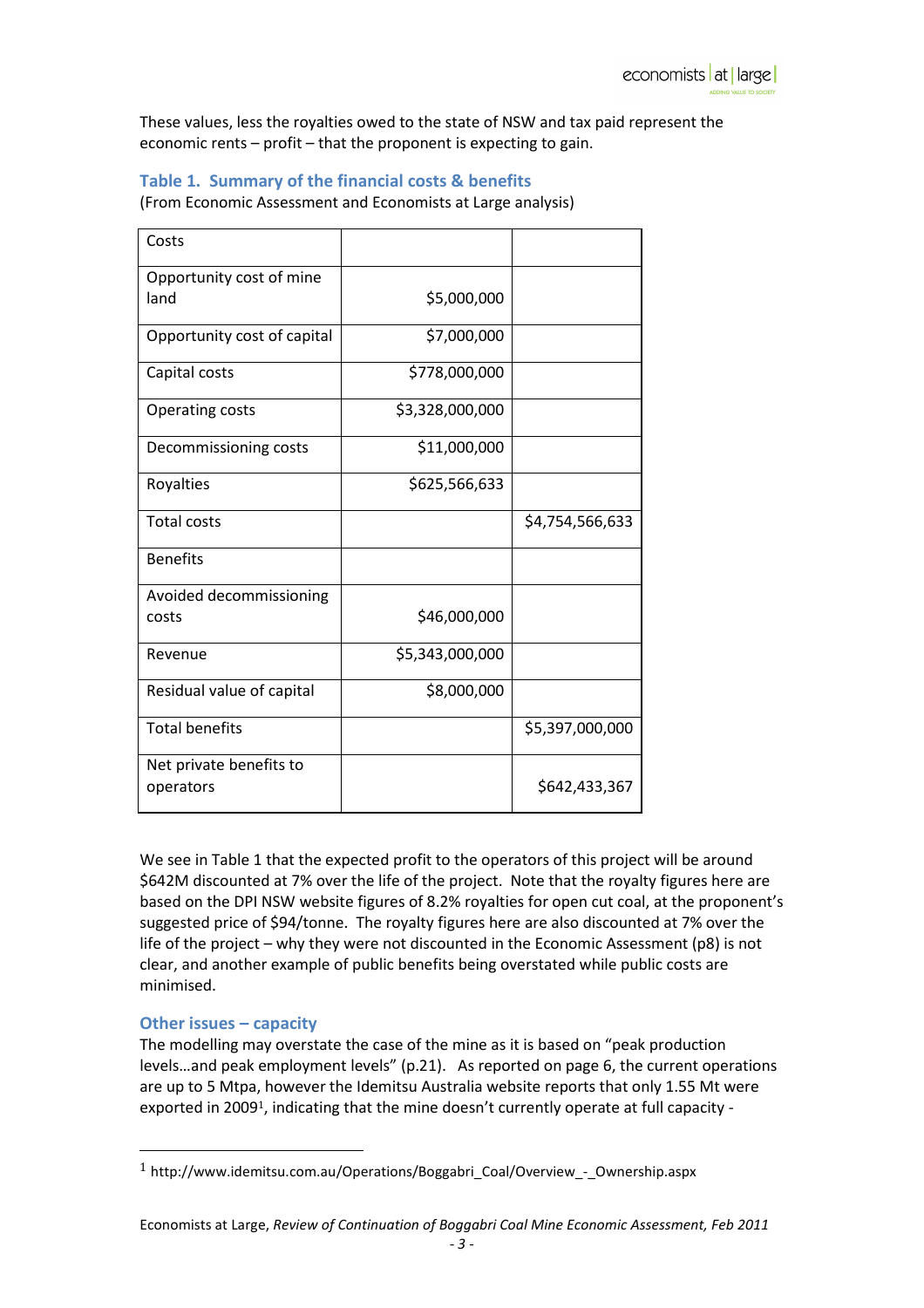assuming that the majority of the coal is exported2. It is beyond the scope of this analysis to fully investigate the factors impacting on whether or not a mine operates at full capacity, however use of full capacity figures serves to inflate any estimates provided by the analysis. This is an important omission from the sensitivity analysis conducted as part of the economic analysis. Production levels were not included in the sensitivity analysis but are as important as the price of coal or capital and operating costs.

#### Other issues - Discount rate

 $\overline{a}$ 

The discount rate of 7% used through the main part of the Economic Assessment could be considered low. If looking at private investment, the appropriate discount rate to apply to calculate a net present value (NPV) is typically based on the opportunity cost of capital, typically the weighted average cost of capital (WACC) used in the industry concerned. We assume (because the proponent has not made it clear) that the rate of 7% used in the main appendix is a real discount rate (adjusted for inflation) and in addition is a pre-tax discount rate since tax is not included as a cost in the analysis provided. Given this, the discount rate seems low. The discount rate of 10% used in sensitivity analysis may have been more suitable, though conservative, for an Australian commercial rate of return.

If a higher discount rate of 10% were applied to the analysis provided, the net benefits would decrease by approximately one fifth.

# A framework for economic assessment of projects

The net present value of the project to the community is difficult to assess using the Economic Assessment, as many of the costs are not listed or understated, while the benefits are likely overstated.

Economic assessment of a resource should consider what economists call its Total Economic Value (TEV). TEV consists of three components – direct use values, indirect use values and non-use values. Direct use values of the area of the proposed Boggabri mine extension include agriculture, recreation and transport.

<sup>&</sup>lt;sup>2</sup> Note that the description of operations at Boggabri from the Idemitsu website states "Coal from the pit is loaded into rear dump trucks and transported to the ROM crusher pad. Coal is then crushed and loaded into B-double trucks for transport to the rail loadout facility via a private 17 km haul road. The coal is then railed to the Port of Newcastle for export."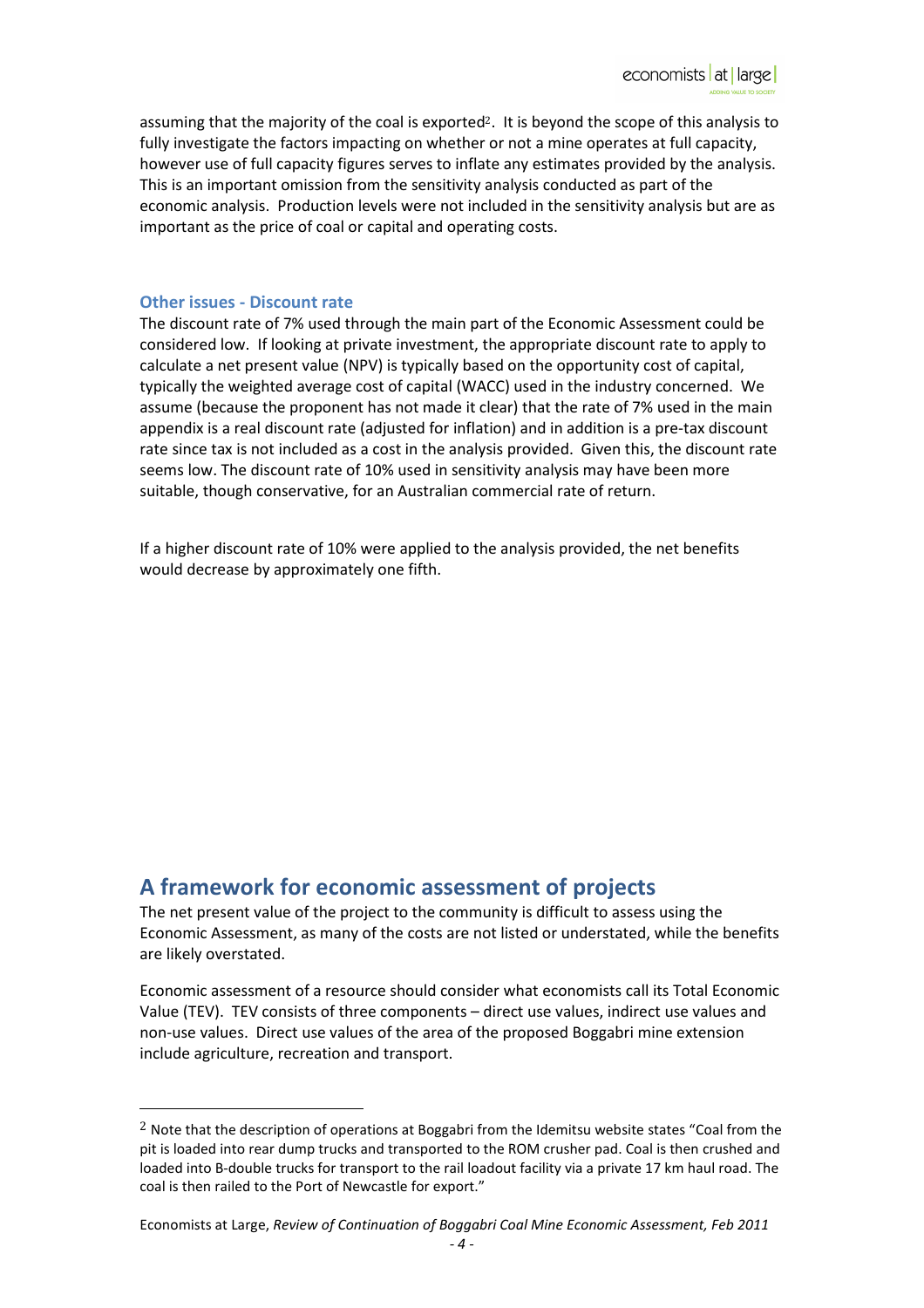Indirect uses refer to how a natural resource produces environmental goods such as air quality, water quality, soil fertility, etc that are enjoyed by people, towns and businesses, even if they are not paid for or consciously used and produced.

Non-use values refer to the value that people gain simply from knowing that a natural or cultural resource – be it a beautiful area, unique country town or threatened species exists.

Although the Economic Assessment discusses direct and indirect use values as well as nonuse values, we see that there are several weaknesses in the estimates arrived at.

#### Direct Use Values

While the direct use values of mining are discussed in the Assessment, there is little discussion of the potential costs to direct uses such as recreation within the state park, or agriculture in the surrounding area.

The calculations of the opportunity cost of use of the state forest land the Economic Assessment only include the value of timber that would be harvested from this land in the future and make no effort to calculate the total economic value of the park, which would also include recreational use values, indirect use values and existence values (see p7-8 of the Economic Assessment).

The park is used by shooters, trail bike riders, naturalists and hikers according to the MCCC. We assume that these users will lose access to a large part of the state park for the duration of the project, and the nature of open-cut mining means that some of the recreational values associated with the site may never be regained. Little information is available on numbers of recreational users, and estimating the economic value of recreation in the area is beyond the scope of this review. However, it is important to note that these values exist, can be significant and have not been included in the economic assessment. A report investigating recreational values of park areas in Victoria, which the same consultants were involved in, estimated consumer surplus values of \$30 per visitor (Hassal & Associates & Gillespie Economics 2004). Why similar values were not estimated and included in this report is unclear.

The impact on agriculture in the project area is also hardly considered in the economic assessment. The acquisition of surrounding properties and impacts on properties not to be acquired is discussed, but the implication of these acquisitions on the agricultural production of the area is not considered. Other parts of the MCCC submission address these points in detail, specifically:

- Decline in Rural Property Values
- Competing Land Use
- Farm Productivity
- Shire Rate Increases
- Housing Affordability

These points should have been addressed and quantified in the Economic Assessment.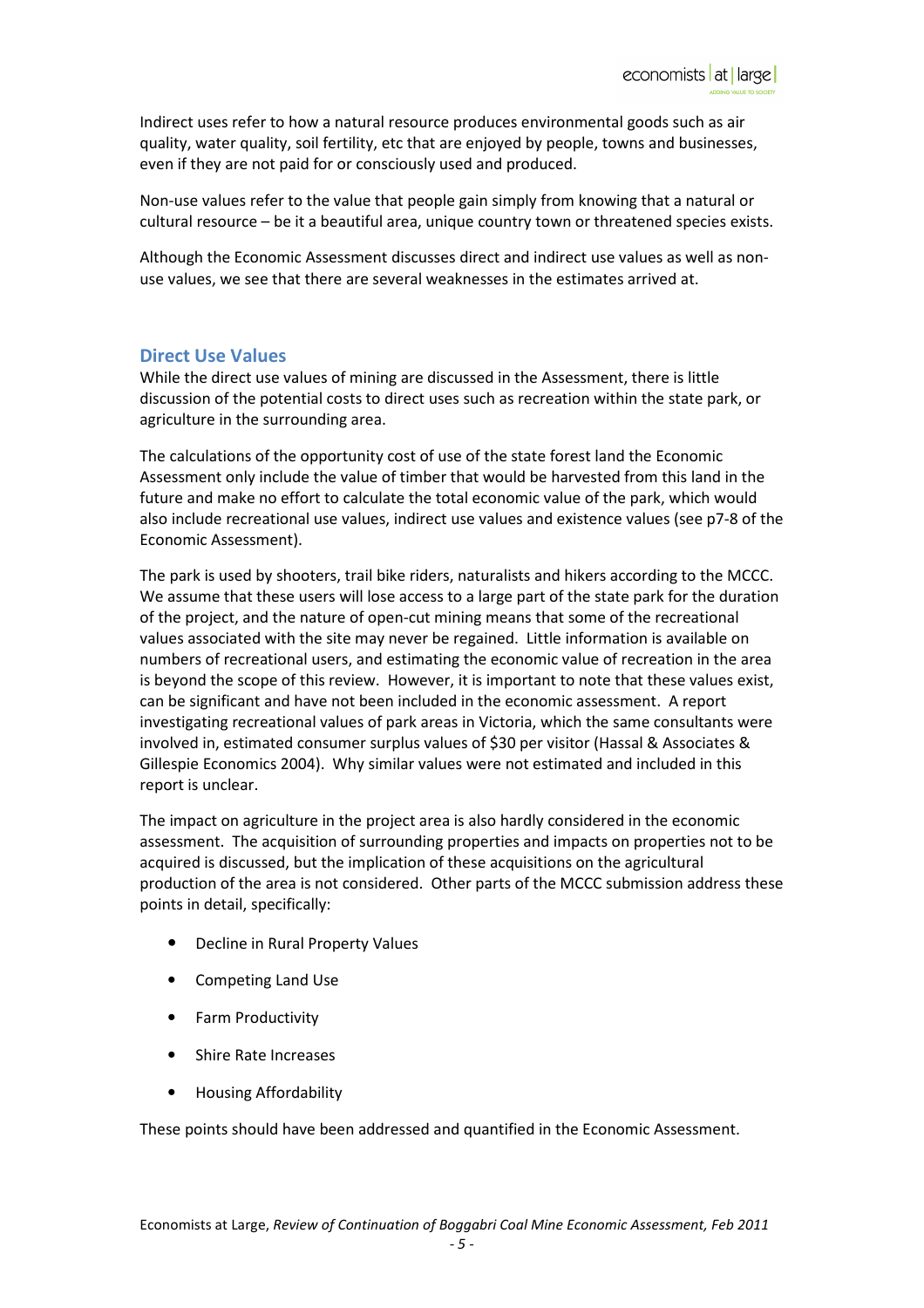The project area is also used for road transport that may be compromised. This is also addressed in the MCCC submission and seems to have been inadequately factored into the Economic Assessment.

### Indirect use values

Several externalities relating to the mine proposal are mentioned without considering indirect use values of the project site that may be lost – air quality, noise and vibration, water impacts and visual impacts. These impacts of the proposed mine may be mitigated by the acquisition of surrounding properties, though this debated by other submissions, but no attention is paid to the loss of air quality, the qualities of peace and quiet and visual amenity that are provided by existing woodland and the state park.

While the water impacts of the mine may be contained – again something that is debated by experts – the loss of watershed and aquifer recharge is not considered in the Economic Assessment. The discipline of environmental economics provides many tools for measuring these costs and why some effort to quantify them was not included in the Assessment is not clear. Other parts of the MCCC submission address water, air quality issues, though without economic quantification.

Another indirect use of land is as a greenhouse gas (GHG) sink. While the GHG emissions of the mine operations themselves are discussed in the Assessment, there is no mention of the value of the state forest as a carbon sink which will be lost.

The GHG emissions of burning the coal produced by the Boggabri mine is the elephant in the room of the GHG discussion. This is addressed in more detail in part of the MCCC's submission by Prof Ian Lowe. Professor Lowe's estimate that the burning of 7Mta of coal produces 20-25million tonnes of CO2, would result in costs of \$0.6 billion to \$0.75 billion per year at the Economic Assessment's chosen carbon price of \$30 per tonne. This is considerably more than the annual revenue of the mine.

The cost of burning this coal is distributed across the globe through climate change, and how much of it should be relevant to the discussion of NSW and the mine area is debateable. At the very least the BCA should state the cost per tonne of  $CO<sub>2</sub>e$ , at which the NPV is reduced to zero. This would at least the put this externality into perspective alongside the alleged benefits.

Given the global cost of carbon emissions the BCA should state the costs unequivocally. It may indeed be true that on a global basis this project is a net negative whilst it is a benefit to NSW. Good public policy and sound BCA requires sound, transparent analysis that allows the truth to stand where it may. If the public of NSW decided to profit at the expense of the global community then they should be aware of the choice they are making and not have it covered up as this analysis appears to do. In addition, however, it is logically and internally inconsistent of the Economic Assessment that it includes discussion of benefits that will be exported internationally to Idemitsu owners, without discussing the export of the costs.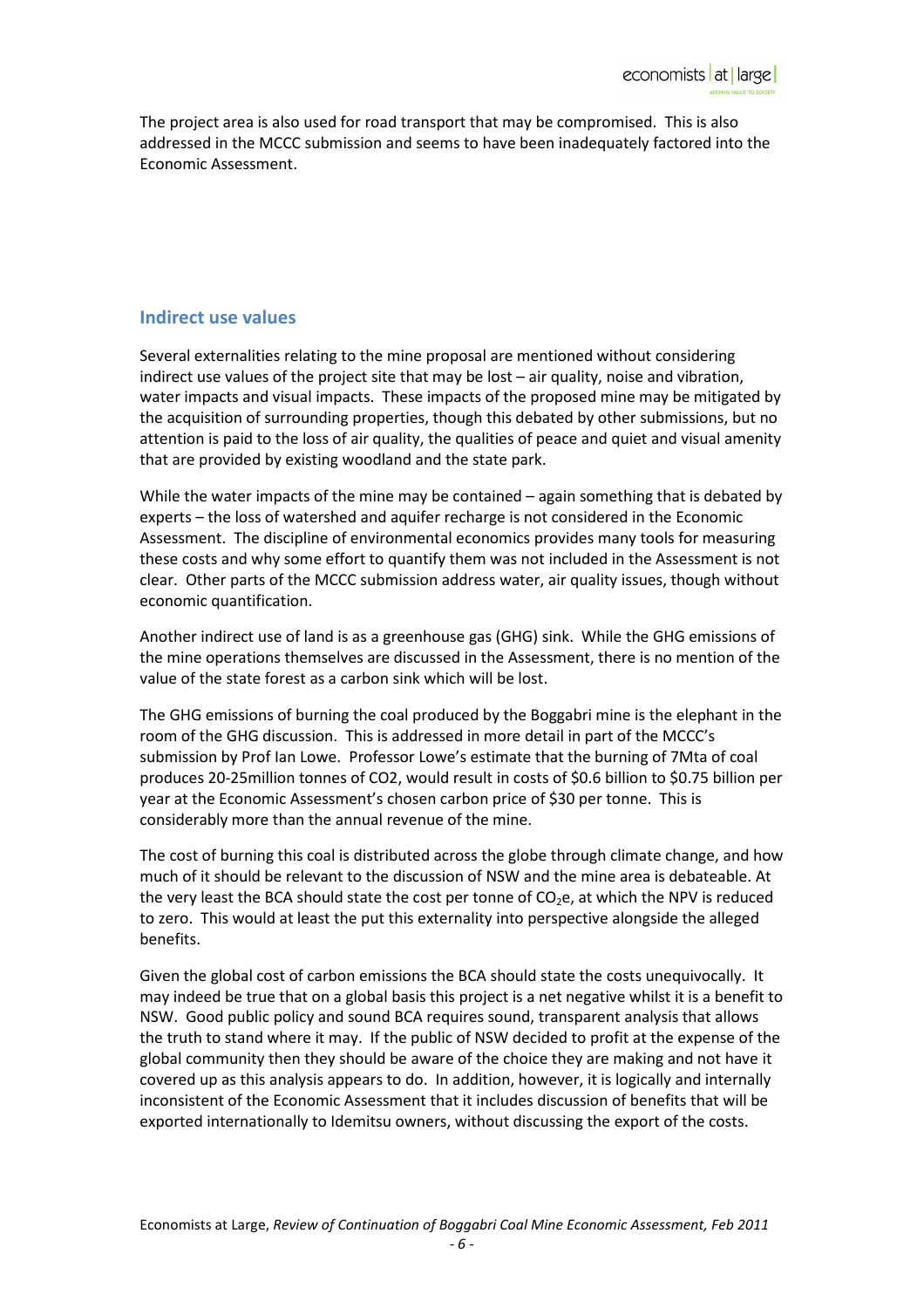# Non Use values

#### Social value of employment

The Economic Assessment discusses and places a value on the existence values that the NSW public places on rural jobs and communities, but with little discussion of similar values that might be placed on endangered habitat types or aboriginal heritage.

While discussion of the social and economic value of employment is valuable, it is critical in any such discussion of wider economic impacts to include a full explanation of both the benefits and the costs associated with a project. This consideration and valuation of employment clearly focuses purely on the benefits, with little regard for the many costs.

The economic logic of applying existence values to employment is theoretically correct. It may be possible that the Australian public is willing to pay to preserve the jobs in the Boggabri coal mine. Whilst possible this is a highly unlikely probability that the Australian community would pay to support these jobs in a mining boom or at any other time, given the extensive labour shortages in this industry and country and the high wages already being earned at alternative mining locations. Is it logical that the Australian community would pay workers to continue at Boggabri when other mines, possible even nearby, are looking for such workers? Any claim of this magnitude must be backed by some form evidence by appropriate peer reviewed willingness to pay studies subjected to the same thorough standard as WTP studies conducted for environmental existence values.

It is also important to realise that the values mentioned in the Economic Assessment regarding employment are derived not from a study relating to the Boggabri mine, but to a mine in the Illawarra, Bulli Seam Operations (see (Gillespie Economics 2009). This is important, as the two mines differ in two significant ways.

Firstly, the Illawarra Bulli Seam operation is an underground, longwall mine, while Boggabri is open cut. The choice modelling survey presented to respondents was based on environmental issues such as land subsistence and impacts on local streams – hardly comparable to open cut mining of a state park with listed threatened ecosystems. If Option 6 of the Boggabri mine extension proposal was being considered, perhaps this would be a relevant study, but it seems unlikely respondents would give similar answers to the open cut option.

Secondly, the Bulli Seam operation is in an area where coal mining plays quite a different role in the local economy. Note in the graphs below, taken from the Bulli Seam report and the Boggabri Mine extension Economic Assessment, that coal mining is a larger part of the Illawarra economy than agriculture, while in the Boggabri area agriculture is dominant.



Economists at Large, Review of Continuation of Boggabri Coal Mine Economic Assessment, Feb 2011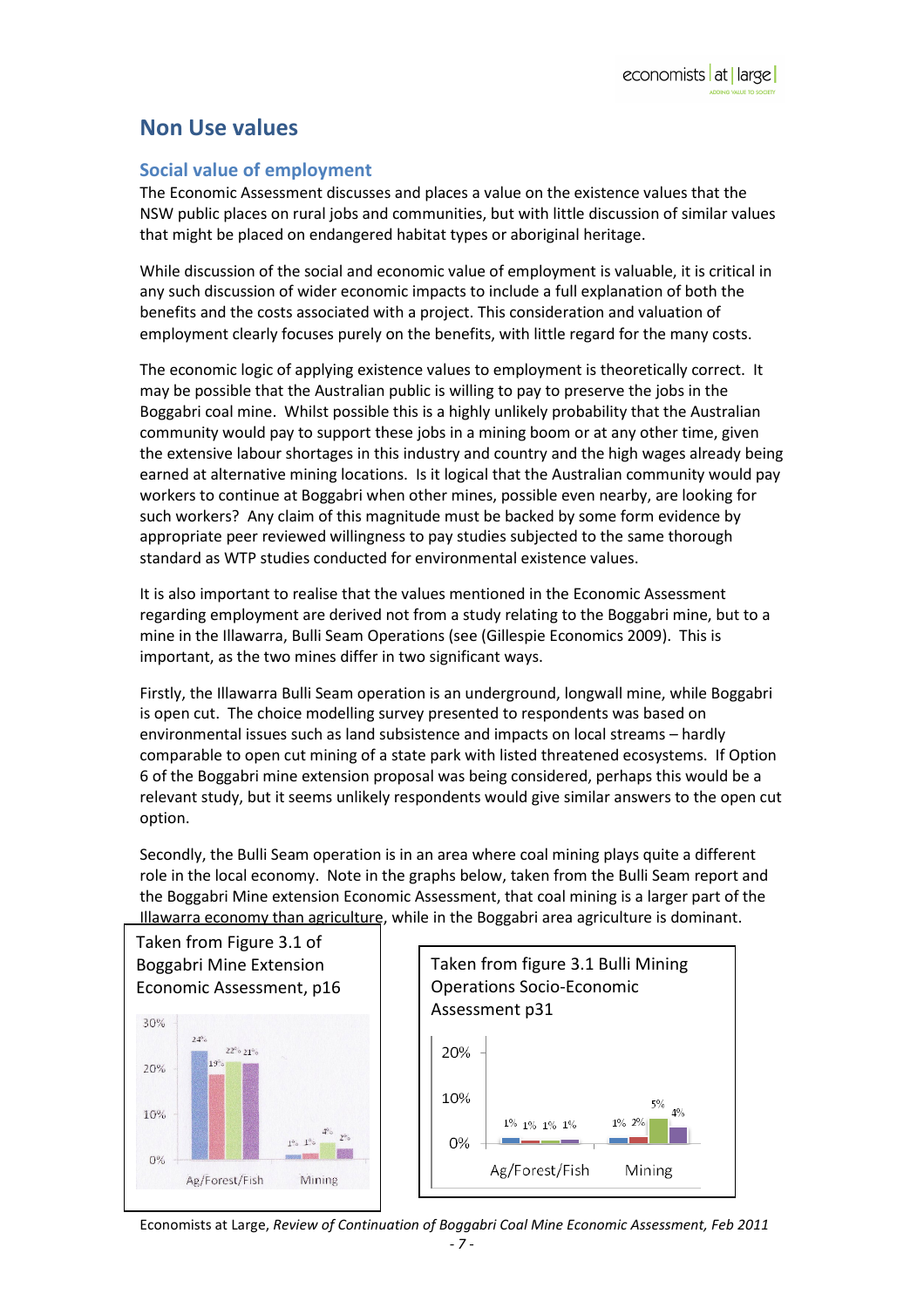In the above graphs the bars represent employment, household income, gross regional product and regional output as a proportion of the respective regional economies. It seems unlikely that respondents would place the same value on 238 mining jobs in an agricultural area, in a open cut mine that may threaten agriculture, as they would on 1,170 mining jobs in an underground mine in a traditional mining area. We suggest that the \$238M figure for social value of employment generated by the Boggabri mine is misleading and should be revised before being incorporated into decision making.

#### Existence values of habitat

The Boggabri Mine Extension proposal results in the destruction of federally listed "boxgum" woodlands and grasslands. In the Economic Assessment this loss is given a zero economic value as it will be "offset". Whether or not this habitat can be replaced by offset plantings is beyond our field of expertise, however, it is contrary to environmental economic practice, where natural habitat is assigned an existence value, much like the social value of employment discussed above. Even if people have no plans to visit this habitat, they will still place a value on knowing that it exists in its natural state. The assignment of a zero value to this cost is inappropriate.

There are many studies that discuss the existence values of Australian ecosystems, see for example (Gillespie Economics et al. 2007) which found the Victorian public placed a value of up to \$3.29 per household per 1,000ha on river red gum forest conservation. It is unclear why a value has not been estimated for the values the NSW public places on the 1,500ha of woodland that will be cleared for this project.

## Aboriginal Heritage

Aboriginal heritage is not assigned a value in the Economic Assessment as their "monetisation …is problematic" (p10). This is disappointing as the consultants have estimated aboriginal heritage values in other studies, such as (Gillespie Economics 2009, see p10 and p28 of the associated CM survey appendix). Why the social value of employment was transferred from this Illawarra study to the Boggabri study, but not values of Aboriginal heritage is unclear.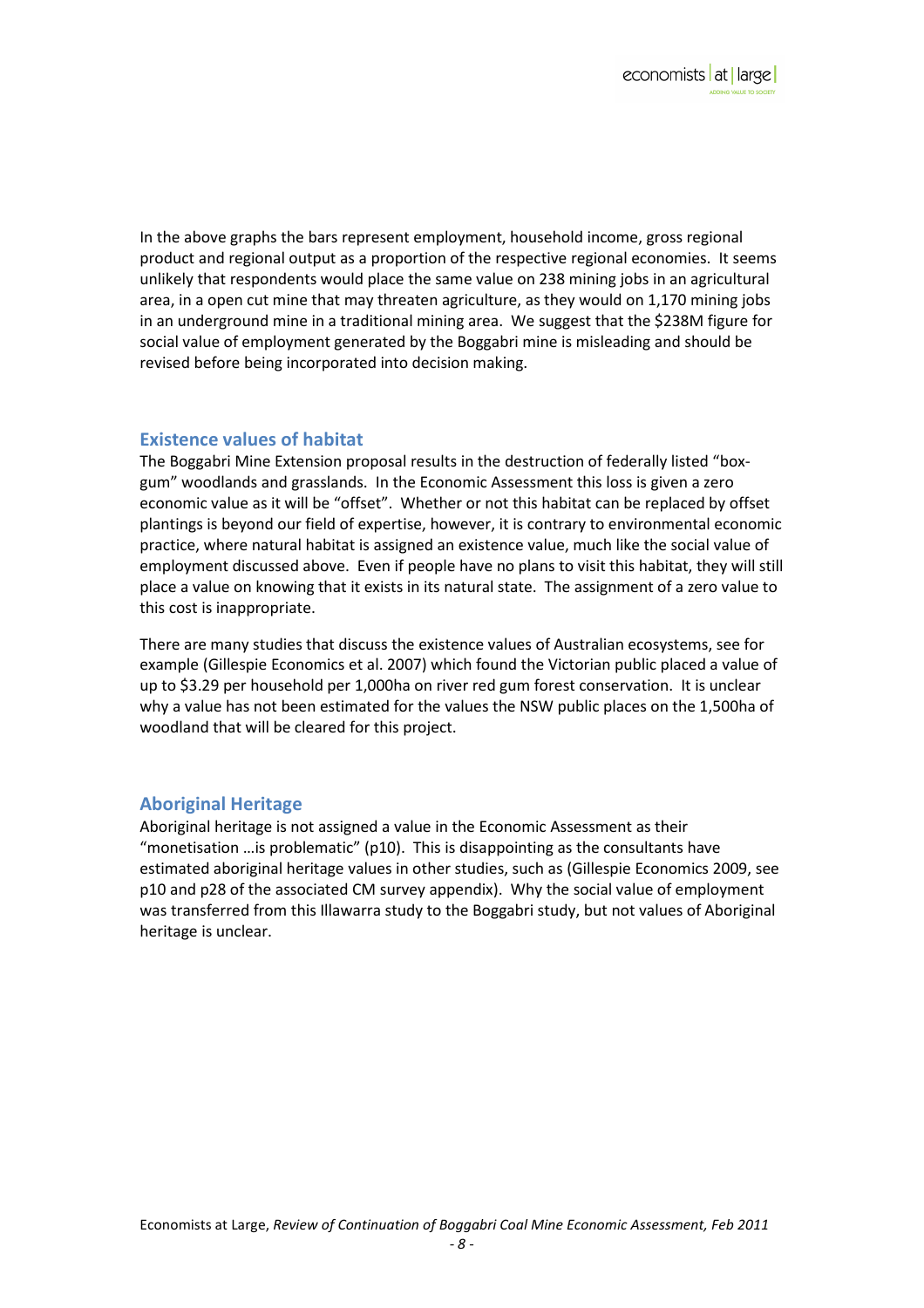# Cost Benefit assessment of economic values

In light of the above analysis, it is instructive to review the analysis presented in the Economic Assessment.

| <b>Costs</b>                                   | <b>EA</b> valuation                                        | <b>Economists at Large opinion</b>                                                                                                                                                                                                                                          |
|------------------------------------------------|------------------------------------------------------------|-----------------------------------------------------------------------------------------------------------------------------------------------------------------------------------------------------------------------------------------------------------------------------|
| Opportunity cost of<br>state forest land       | \$2,000,000                                                | Understated. Recreational use and indirect use<br>values not included. Based only on timber values.<br>Also does not consider loss of agricultural<br>productivity through the purchasing of existing<br>rural properties.                                                  |
| Air quality                                    | Zero value, offset by<br>acquisition of some<br>properties | Understated as does not consider impact on<br>agriculture and the impact of the acquisition<br>program                                                                                                                                                                      |
| Greenhouse gasses                              | \$138,000,000                                              | Heavily understated, with no consideration of<br>carbon sinks or of end use of coal.                                                                                                                                                                                        |
| <b>Noise and vibration</b>                     | Zero value, offset by<br>acquisition of some<br>properties | Understated as no consideration made of impact<br>of the acquisition program                                                                                                                                                                                                |
| <b>Ecology</b>                                 | Zero value due to<br>environmental offset<br>program       | Understated as does not consider existence value<br>of natural habitat, or take into account the near<br>impossibility of replacing it to the same quality.                                                                                                                 |
| Groundwater                                    | Zero value                                                 | Understated, as does not consider the loss of<br>forested areas for groundwater recharge.                                                                                                                                                                                   |
| <b>Traffic transport</b>                       | Zero value                                                 | Unknown                                                                                                                                                                                                                                                                     |
| <b>Aboriginal Heritage</b>                     | Zero value "negligible<br>impacts"                         | Understated, aboriginal heritage values are<br>calculated in other studies and should be included<br>as a cost of this project.                                                                                                                                             |
| <b>Visual impacts</b>                          | Zero value                                                 | Understated as does not consider the loss of local<br>visual amenity                                                                                                                                                                                                        |
| Surface water                                  | Negligible impacts                                         | Understated as does not consider the loss of runoff<br>area into watersheds.                                                                                                                                                                                                |
| <b>Total costs</b>                             | \$140,000,000                                              | Heavily understated due to the above issues.                                                                                                                                                                                                                                |
| <b>Benefits</b>                                | <b>EA</b> valuation                                        | <b>Economists at Large opinion</b>                                                                                                                                                                                                                                          |
| <b>Royalties</b>                               | \$642,433,367                                              | Overstated due to assumption that mine always<br>operates at full capacity.                                                                                                                                                                                                 |
| Social and<br>economic values of<br>employment | \$234,000,000                                              | Heavily overstated, as this value has been<br>transferred from an underground mine in the<br>Illawarra, an area with different socio-economic<br>background.                                                                                                                |
| <b>Total benefits</b>                          | \$876,433,367                                              | Overstated due to the above issues                                                                                                                                                                                                                                          |
| <b>NPV</b>                                     | \$736,433,367                                              | Heavily overstated due to the above issues.<br>Unclear if this is a positive value and therefore if<br>the project should proceed. It seems unlikely that<br>the open cut option for the project is the optimal<br>scenario for the local community or the state of<br>NSW. |

The overstatement of benefits and understatement of costs of the project mean that the modelling results for the Economic Impact Assessment are heavily compromised and should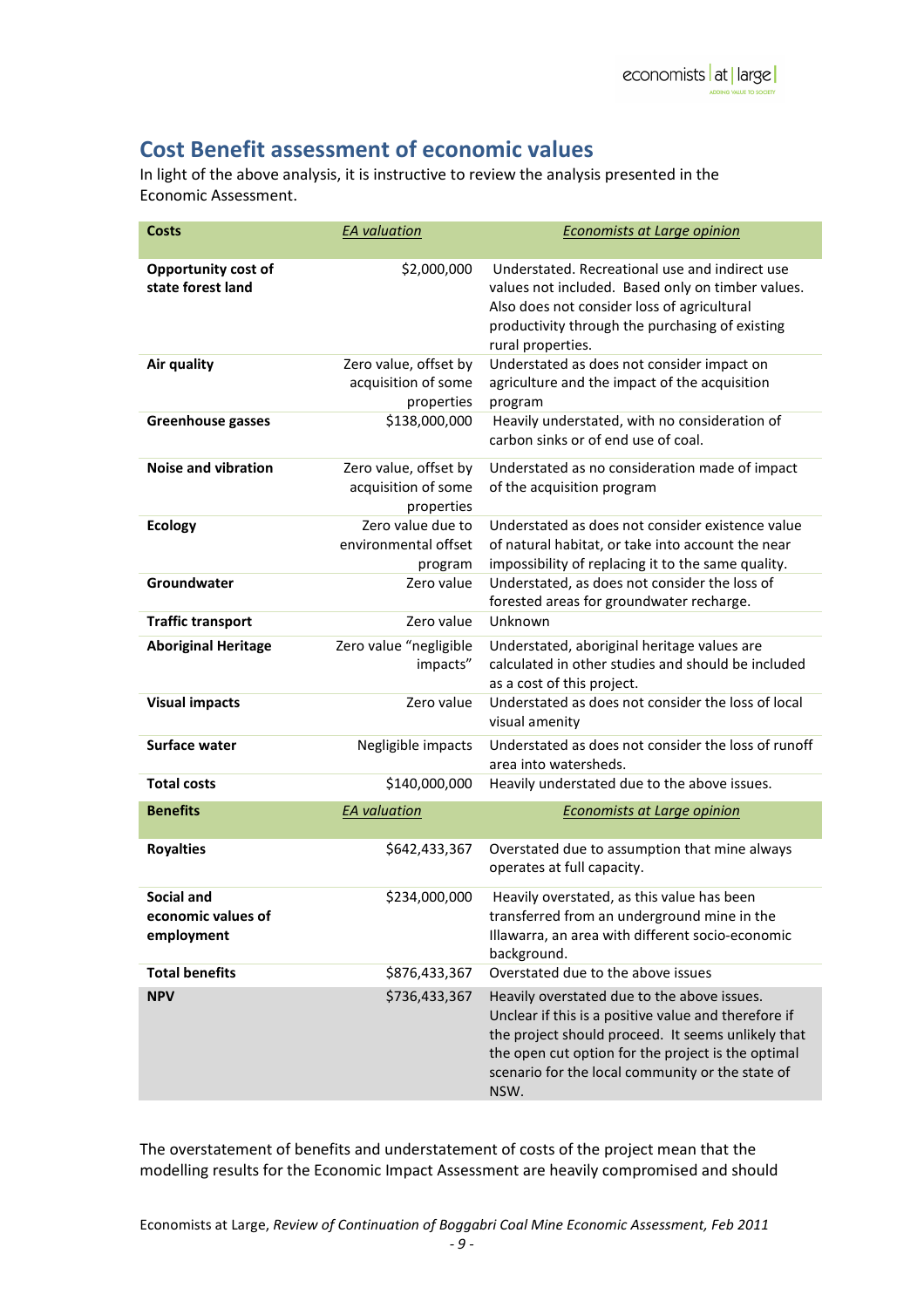not be used for decision making purposes. It should also be noted that aggregate output or expenditure figures do not represent real economic value, only the size of a particular activity. A more accurate measure of economic value would be based on the value added to the Australian economy as a result of the gross figures above.

# **Conclusion**

Economists at Large believe the Economic Assessment of the Boggabri Coal Mine Extension Project should be revised before a decision is made on the project. The Assessment confuses analysis of private financial decision making with economic assessment, which, combined with the lack of alternative scenarios, makes assessing the value of the project to the public difficult.

The understatement of costs and overstatement of benefits of the project, by omission or methodology, further reduce the usefulness of the Assessment. We hope that this review clarifies some of the Assessment and we would be happy to further explain any points.

Francis Grey Simon O'Connor Tristan Knowles Rod Campbell

(Directors of Economists at Large)

Email: info@ecolarge.com Tel: +61 3 9005 0154 Fax: +61 3 8080 1604

#### References

- Belli, P., Anderson, Jl, Barnum, H., Dixon, J., Tan, J., 1997. Handbook on Economic Analysis of Investment Operations, World Bank, Operations Policy Department.
- Gillespie Economics, 2009. Bulli Seam Operations, Appendix L, Socio-Economic Assessment, Prepared for Illawarra Coal Holdings Pty Ltd.
- Gillespie Economics, DCA Economics & Environmental & Resource Economics, 2007. River Red Gum Forests Investigation – Socio-Economic Assessment, Prepared for the Victorian Environmental Assessment Council.
- Gillespie, R. & James, D., 2002. Guideline for economic effects and evaluation in EIA, Prepared for Planning NSW. Available at: http://cmsdata.iucn.org/downloads/11\_guideline\_for\_economic\_effects.pdf.

Hassal & Associates & Gillespie Economics, 2004. Quantifying the Economic Value of River